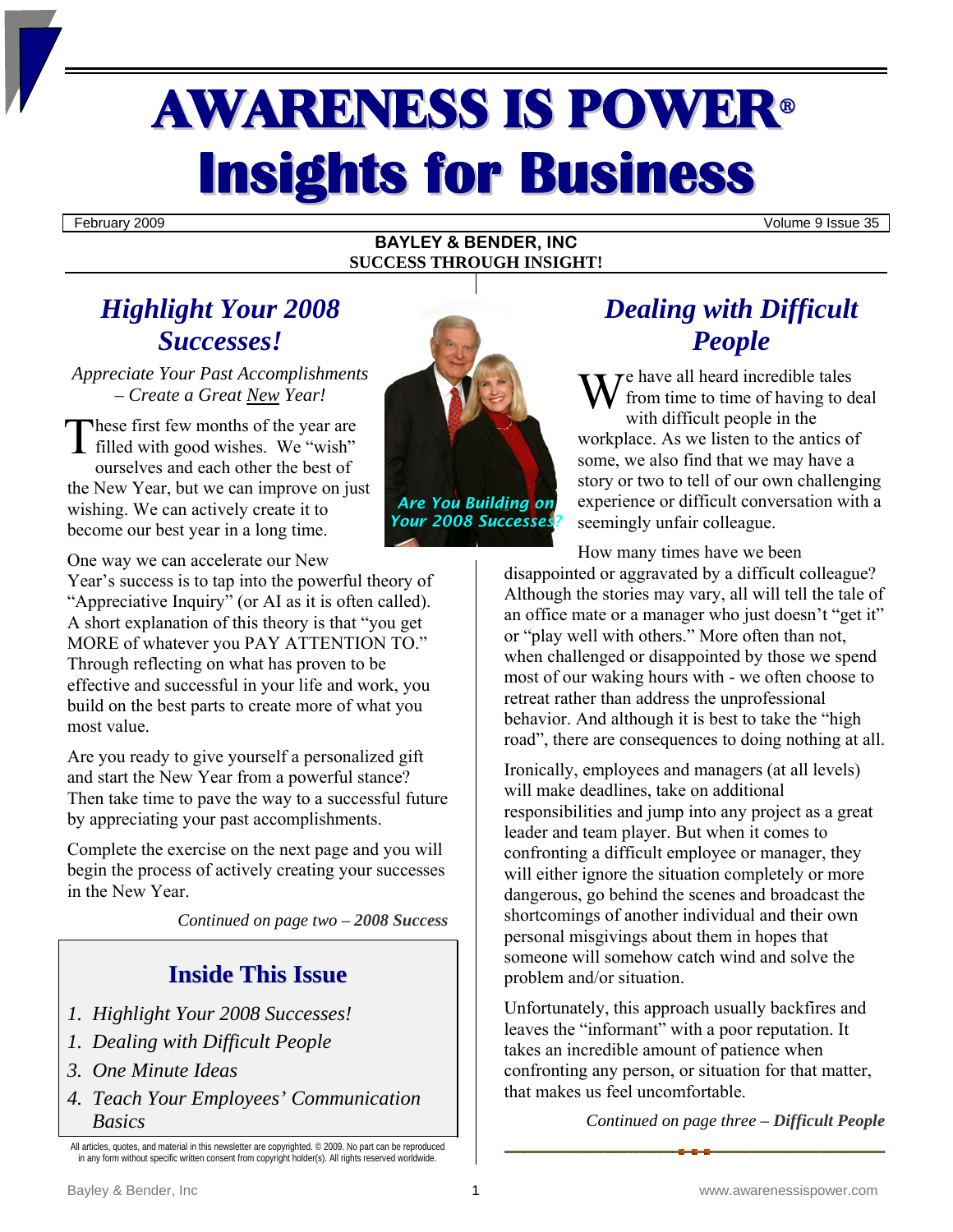#### *Continued from page one – 2008 Success*

Fill in your own unique responses to the following questions, inspired by a new book, *Appreciative Coaching – A Positive Process for Change* by

authors Sara Orem, Jacqueline Binkert, Ann Clancy (Publisher: Jossey-Bass Business and Management 2007):



1. Describe your three greatest accomplishments in your life/work from 2008:

 $\mathcal{L}_\text{max}$  $\mathcal{L}_\text{max}$  , where  $\mathcal{L}_\text{max}$  and  $\mathcal{L}_\text{max}$  $\mathcal{L}_\text{max}$  , where  $\mathcal{L}_\text{max}$  and  $\mathcal{L}_\text{max}$ 

2. What about each of these accomplishments was most valuable to you?

 $\mathcal{L}_\text{max}$  $\mathcal{L}_\text{max}$  $\mathcal{L}_\text{max}$ 

3. How was your life enhanced as a result of these accomplishments?

 $\mathcal{L}_\text{max}$ 

4. How can you apply what you gained and/or learned from these accomplishments to create more of what you value in the New Year?

 $\mathcal{L}_\text{max}$  $\mathcal{L}_\text{max}$  $\mathcal{L}_\text{max}$ 

5. From your answers to the previous question, what specifically are you committed to take action on, and by when?

| By:                       |
|---------------------------|
| $\mathbf{By:}$            |
| $\mathbf{B} \mathbf{v}$ : |

Now, take a peek into your increasingly bright future. Imagine yourself one year from now, and consider these questions:



*Continued on next column –* 

6. Describe your three greatest accomplishments in your life/work from 2009 in SPECIFIC DETAILS (what, where, when):

 $\mathcal{L}_\text{max}$  $\mathcal{L}_\text{max}$ \_\_\_\_\_\_\_\_\_\_\_\_\_\_\_\_\_\_\_\_\_\_\_\_\_\_\_\_\_\_\_\_\_\_\_\_\_

7. How did each of these accomplishments contribute to increasing your life/work success?

 $\mathcal{L}_\text{max}$  , where  $\mathcal{L}_\text{max}$  and  $\mathcal{L}_\text{max}$  and  $\mathcal{L}_\text{max}$  $\mathcal{L}_\text{max}$  , where  $\mathcal{L}_\text{max}$  and  $\mathcal{L}_\text{max}$  and  $\mathcal{L}_\text{max}$  $\mathcal{L}_\text{max}$ 

Throughout the months ahead, remember to focus on what is meaningful to you to create more of it in your life. *Here's to Discovering, Dreaming and Designing your great New Year!* 

Copyright protected worldwide. Gayla Doucet - People Powered Solutions LLC. – The TTI Distributors' Coach

## *Troubleshooting a Stagnant Meeting*

e ready to propel a meeting forward when it hits  $B$ <sup>e</sup> ready to propel a meeting forward when it  $B$ <br>trouble spots. Here are three classic meeting<br>roblems and how to solve them: problems and how to solve them:

3 Problem: *"We always peter out."* Solution: End the meeting on a high note.

If 17 minutes into the meeting, you reach the climax of the gathering, stop the meeting there. That way everyone walks out revved up – and more productive.



3 Problem: *"Everyone's* 

*bored out of their minds."* Solution: Make attendees laugh. Here's a trick from Sheldon Arora, CEO of Esoftsolutions in Plano, Texas: The last person into the room at the monthly companywide meeting has to tell a joke. It loosens up the room and fills the seats on time.

3 Problem: *"No one retains a thing."* Solution: Do a five-minute recap at the end. You want everyone to leave knowing exactly what they're supposed to do. Clarify potential outcomes, outline next steps and make assignments.

─ Adapted from *Escape From Meeting Hell*, Patrick J. Sauer, Inc., www.inc.com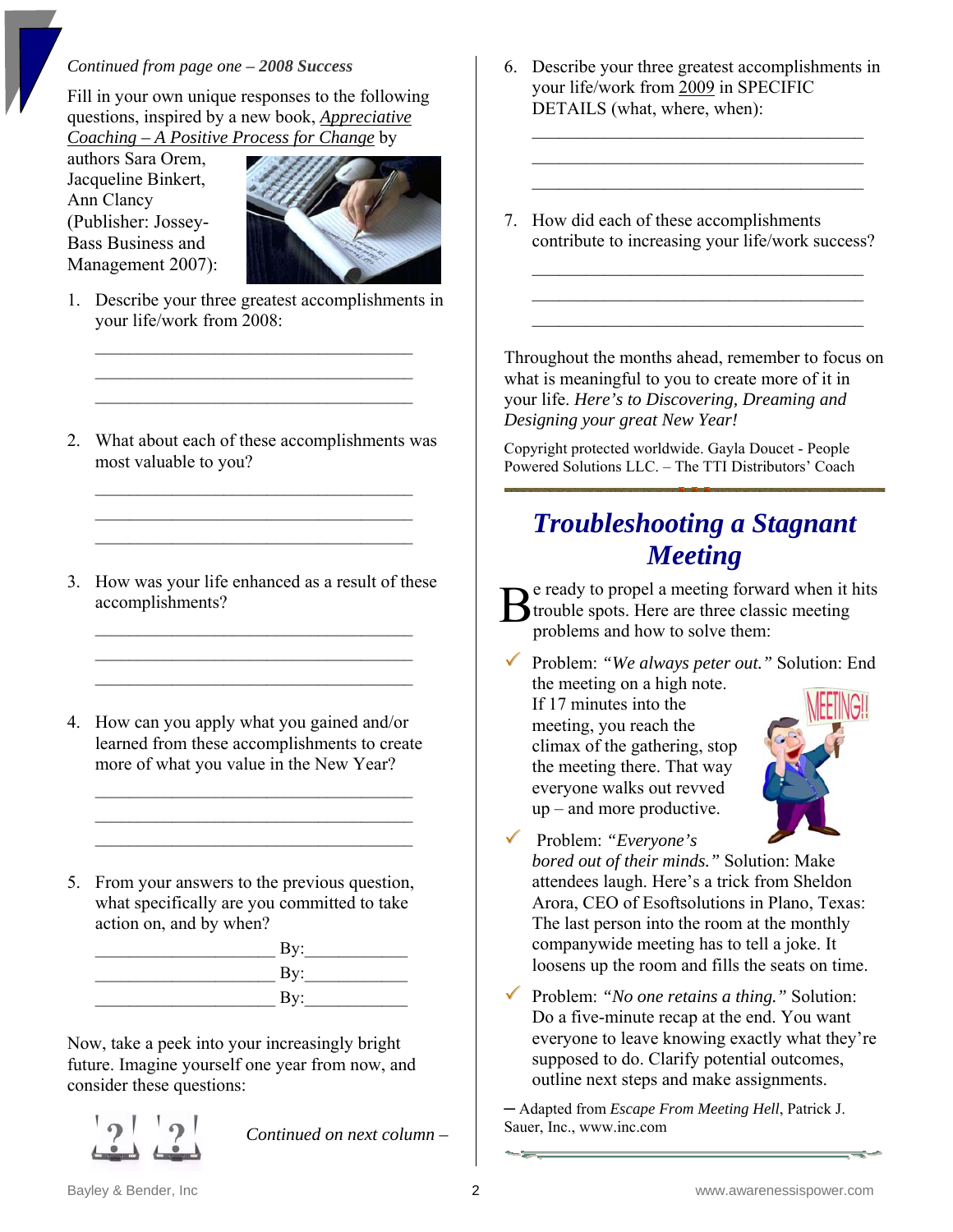#### *Continued from page one – Difficult People*

Many times we have heard the expression "use a cool head" when voicing dissatisfaction or displeasure with another person. But many of us do not take this advice. Emotion will push people to react too quickly and not take the time to sort through what is really bothering them most. The key to effective communication is timing. How many times have we all said after a heated exchange, "I should have said this or that?" When we take the time to analyze the problem, we are in essence, formulating a more effective plan of action and conversation. And sometimes, after

thinking about the outcome and consequences of such an exchange, we find the problem as not so monumental.

Another consideration when "taking on" the difficult colleague is the organization's unwritten rules and values. Is this issue significant enough to warrant upper level support? Has this issue



surfaced before? If yes, what was the outcome – for both the confronter and confronted? You also may want to discuss the pros and cons of confronting the problem with your mentor before moving forward.

There are career enhancing and career sabotaging methods to effectively deal with and work with the difficult people. And although the difficult Do's are much more "difficult" to execute, they are well worth it in the long run.

### **Difficult Do's**

- Acknowledge that you are in fact dealing with a difficult coworker and that things will not get better if ignored.
- Approach the individual in a professional manner and make an effort to confront the "right" problem.
- Carefully weigh the consequences with an outside-unbiased party (mentor) before addressing the problem.
- If the situation cannot seem to be resolved, seek the council of a supervisor and explain your concerns. When there is still no progress, request a mediation session with your supervisor and a human resource professional. This will ensure documentation of your issues, which will prove to be helpful down the road.

#### **Difficult Don'ts**

- Don't speak ill of the difficult colleague around the water cooler or anywhere else. Those who hear you may be wondering what you are saying about them.
- Do not become emotional when confronting the difficult colleague. This approach will always make you appear to be irrational.
- Don't downplay the cost of not speaking up when you should.

And remember, there is no reason to have to search for another job or a new career because of one challenging individual. By learning how to deal with the situation rationally and professionally, you only enhance your own reputation.

*Reprint permission granted by Alison Sfreddo of The Mentoring Connection* 



#### **Where is Your Comfort Zone?**

Does the following cartoon speak to you?



#### **The Choice Question**

Are you making choices because they are in your comfort zone or are you making choices to take you where you need and desire to go?

#### **Success**

*Success tends to go not to the person who is error-free, because he also tends to be risk-averse. Rather it goes to the person who recognizes that life is pretty much a percentage business. It isn't making mistakes that's critical, it's correcting them and getting on with the principal task.*

− Donald Rumsfeld

#### Don't miss next month's issue. **Subscribe now!**

#### **AWARENESS IS POWER®** *Insights for Business*

2024 Powder Mill Rd Silver Spring, MD 20903 Tel: 301-439-8317

E-mail:

[aip@awarenessispower.com](mailto:aip@awarenessispower.com)

Visit Our Web Site at: [www.awarenessispower.com](http://www.awarenessispower.com/)

12 **Issues For Only \$97**